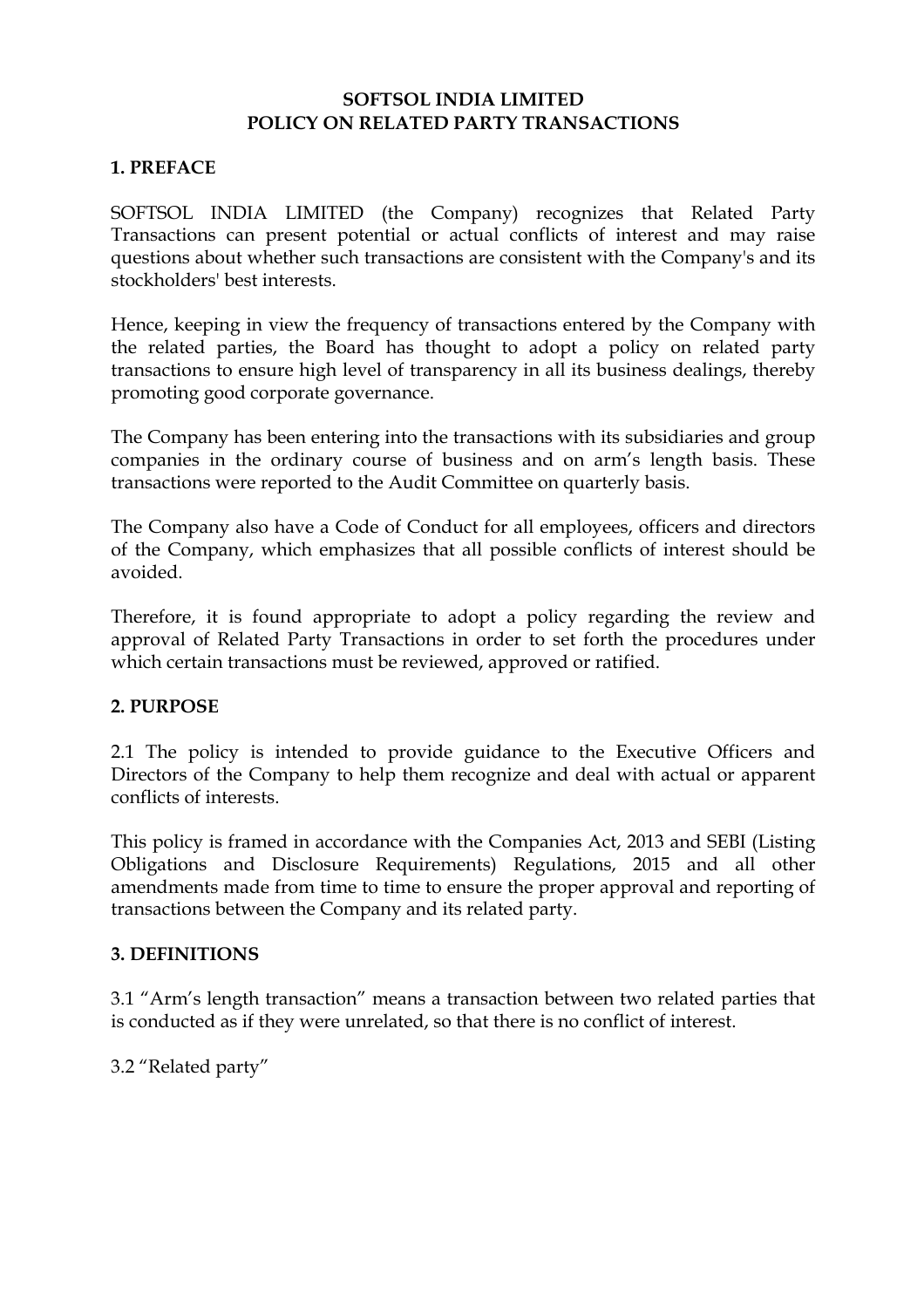A 'related party' is a person or entity that is related to the company. Parties are considered to be related if one party has the ability to control the other party or exercise significant influence over the other party, directly or indirectly, in making financial and/or operating decisions and includes the following:

1. A person or a close member of that person's family is related to a company if that person:

a. is a related party under Section 2(76) of the Companies Act, 2013; or Section 2(76) defines related party as:

(i) a director or his relative other than Independent Director

(ii) a key managerial personnel or his relative;

(iii) a firm, in which a director, manager or his relative is a partner;

(iv) a private company in which a director or manager or his relative is a member or director;

(v) a public company in which a director or manager is a director and holds along with his relatives, more than two per cent. of its paid-up share capital;

(vi) any body corporate whose Board of Directors, managing director or manager is accustomed to act in accordance with the advice, directions or instructions of a director or manager;

(vii) any person on whose advice, directions or instructions a director or manager is accustomed to act

Provided that nothing in sub-clauses (vi) and (vii) shall apply to the advice, directions or instructions given in a professional capacity;

(*viii*) any body corporate which is—

(A) a holding, subsidiary or an associate company of such company;

(B) a subsidiary of a holding company to which it is also a subsidiary; or

(C) an investing company or the venturer of the company;";

**Explanation:**—For the purpose of this clause, "the investing company or the venturer of a company" means a body corporate whose investment in the company would result in the company becoming an associate company of the body corporate.

(ix) a director or key managerial personnel of the holding company or his relative with reference to a company, shall be deemed to be a related party;

b. has control or joint control or significant influence over the company; or

c. is a key management personnel of the company or of a parent of the company; or

2. An entity is related to a company if any of the following conditions applies:

a. The entity is a related party under Section 2(76) of the Companies Act, 2013; or

b. The entity and the company are members of the same group (which means that each parent, subsidiary and fellow subsidiary is related to the others); or

c. One entity is an associate or joint venture of the other entity (or an associate or joint venture of a member of a group of which the other entity is a member); or

d. Both entities are joint ventures of the same third party; or

e. One entity is a joint venture of a third entity and the other entity is an associate of the third entity; or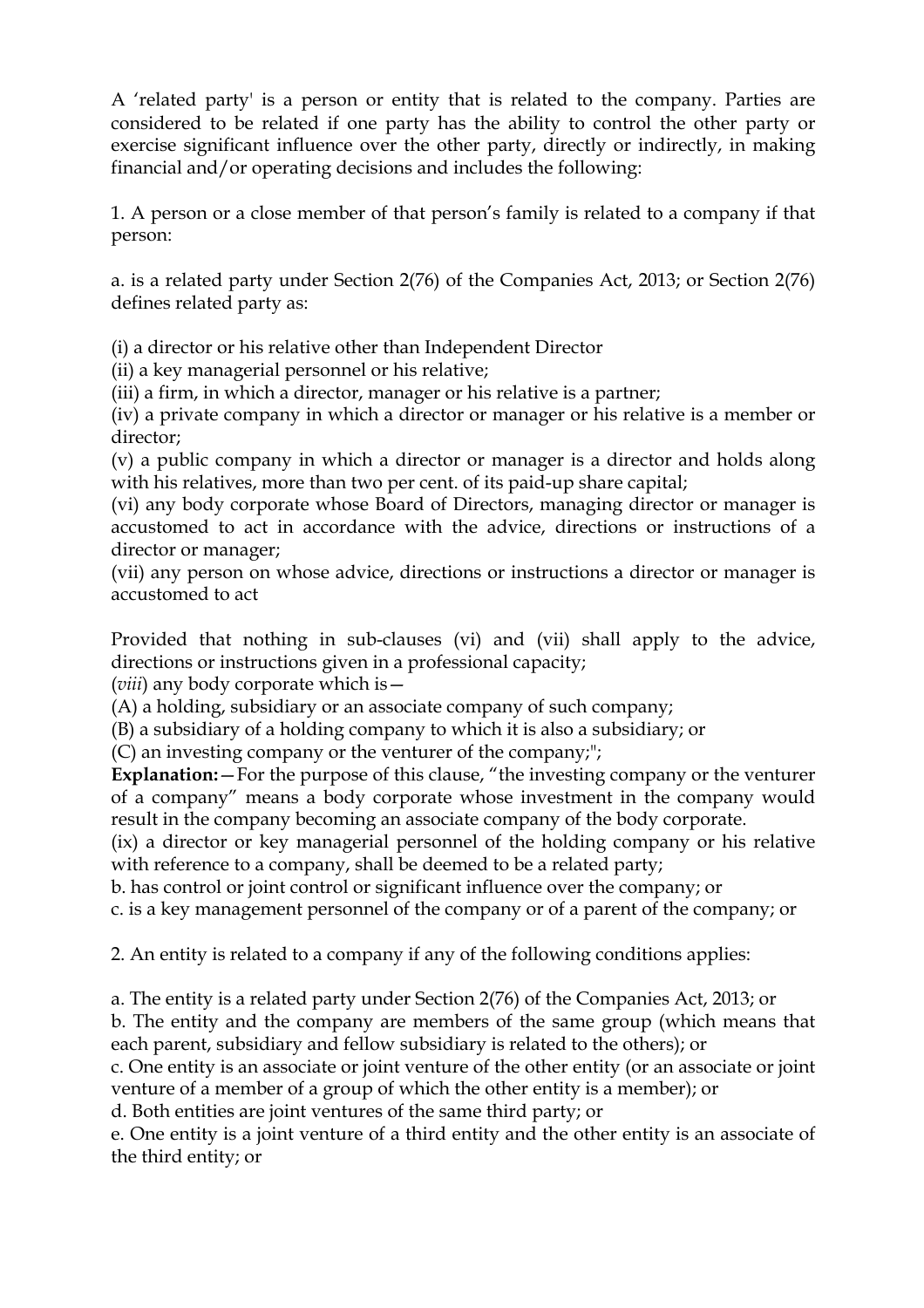f. The entity is a post-employment benefit plan for the benefit of employees of either the company or an entity related to the company. If the company is itself such a plan, the sponsoring employers are also related to the company; or

g. The entity is controlled or jointly controlled by a person identified in (1).

h. A person identified in (1)(b) has significant influence over the entity (or of aparent of the entity);

3.3 "Related party transaction" means contract or arrangement with a related party with respect to the following and includes transfer of resources, services or obligations between a company and a related party, regardless of whether a price is charged:

(a) sale, purchase or supply of any goods or materials

(b) selling or otherwise disposing of, or buying, property of any kind;

- (c) l easing of property of any kind;
- (d) availing or rendering of any services;

(e) appointment of any agent for purchase or sale of goods, materials, services or property;

(f) such related party's appointment to any office or place of profit in the company, its subsidiary company or associate company; and

(g) underwriting the subscription of any securities or derivatives thereof, of the Company.

3.4 "Material related party transaction" means a transaction with a related party shall be considered material if the transaction / transactions to be entered into individually or taken together with previous transactions during a financial year, exceeds ten percent of the annual consolidated turnover of the company as per the last audited financial statements of the company, as per amended SEBI (Listing Obligations and Disclosure Requirements) Regulations, 2015 and all other amendments made from time to time.

3.5 "Key Managerial Personnel" in relation to a company, means—

(i) the Chief Executive Officer or the Managing Director or the Manager;

(ii) the Company Secretary;

(iii) the Whole-time Director;

(iv) the Chief Financial Officer;

(*v*) such other officer, not more than one level below the directors who is in wholetime employment, designated as key managerial personnel by the Board; and (v) such other officer as may be prescribed;

3.6 "Relative", with reference to any person, means anyone who is related to another,  $if -$ 

(i) they are members of a Hindu Undivided Family;

- (ii) they are husband and wife; or
- (iii) Father (including step-father)
- (iv) Mother ( including step-mother)
- (v) Son (including step-son)
- (vi) Son's wife (vii)Daughter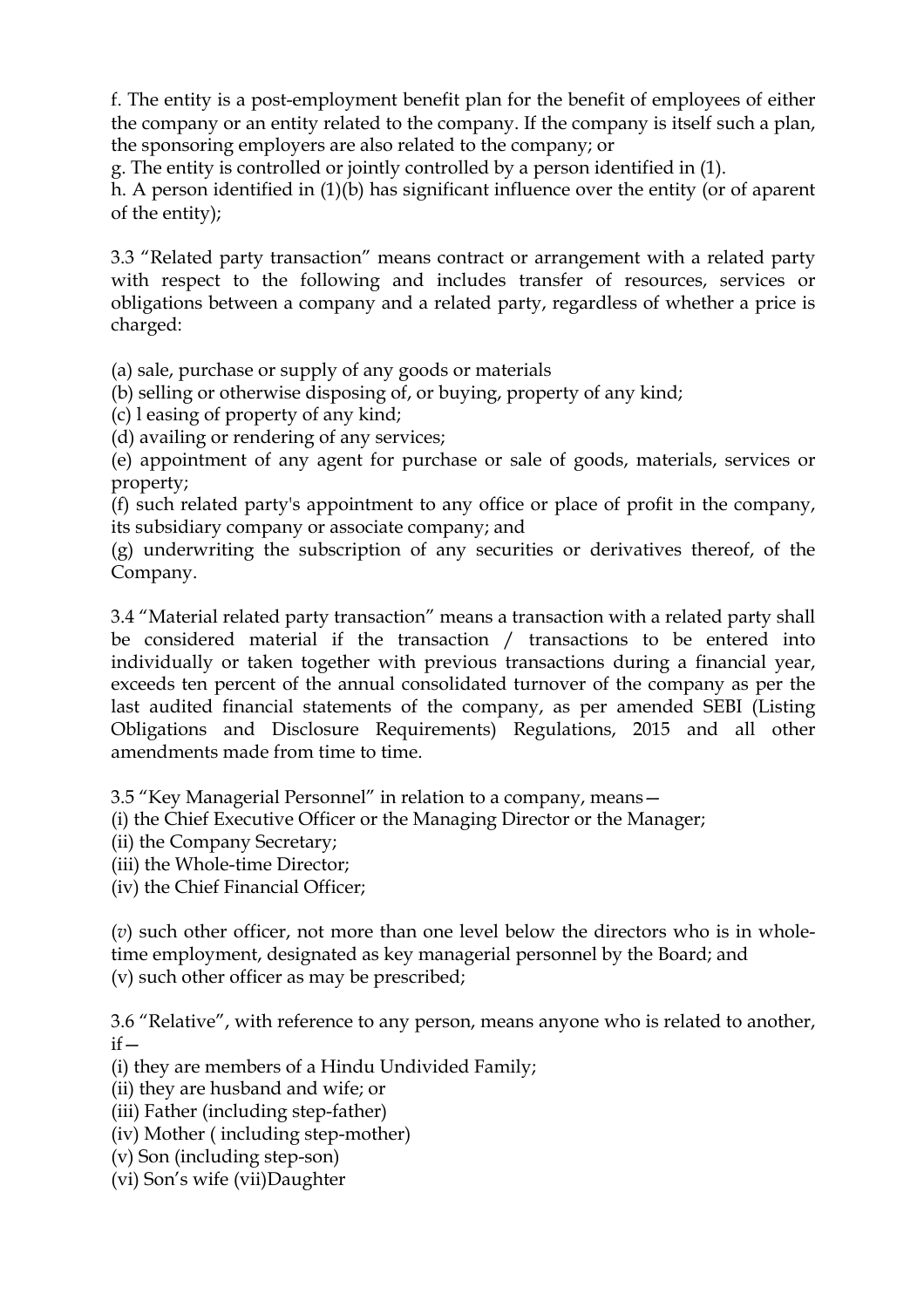(viii) Daughter's husband (ix) Brother (including step-brother) (x) Sister (including step-sister)

3.7 "Turnover" means the gross amount of revenue recognized in the profit and loss account from the sale, supply, or distribution of goods or on account of services rendered, or both, by a company during a financial year.;

3.8 "Net worth" means the aggregate value of the paid-up share capital and all reserves created out of the profits and securities premium account and debit or credit balance of profit and loss account after deducting the aggregate value of the accumulated losses, deferred expenditure and miscellaneous expenditure not written off, as per the audited balance sheet, but does not include reserves created out of revaluation of assets, write-back of depreciation and amalgamation

**Explanation:** The Turnover or Net Worth referred above shall be computed on the basis of the Audited Financial Statement of the preceding Financial year.

# **4. REVIEW AND APPROVAL OF RELATED PARTY TRANSACTIONS**

## 4.1 **Audit Committee approval:**

All Related Party Transactions shall require prior approval of the Audit Committee. Omnibus approval by the Audit Committee:

The Audit Committee may grant omnibus approval for Related Party Transactions proposed to be entered into by the company subject to the following conditions:

a. The Audit Committee shall lay down the criteria for granting the omnibus approval in line with the policy on Related Party Transactions of the company and such approval shall be applicable in respect of transactions which are repetitive in nature;

b. The Audit Committee shall satisfy itself the need for such omnibus approval and that such approval is in the interest of the company;

c. Such omnibus approval shall specify (i) the name/s of the related party, nature of transaction, period of transaction, maximum amount of transaction that can be entered into, (ii) the indicative base price / current contracted price and the formula for variation in the price if any and (iii) such other conditions as the Audit Committee may deem fit;

Provided that where the need for Related Party Transaction cannot be foreseen and aforesaid details are not available, Audit Committee may grant omnibus approval for such transactions subject to their value not exceeding Rs.1 crore per transaction.

d. Audit Committee shall review, atleast on a quarterly basis, the details of RPTs entered into by the company pursuant to each of the omnibus approval given;

e. Such omnibus approvals shall be valid for a period not exceeding one year and shall require fresh approvals after the expiry of one year.

**Exception:** However, this approval of is not required for the transactions entered into between a holding company and its wholly owned subsidiary whose accounts are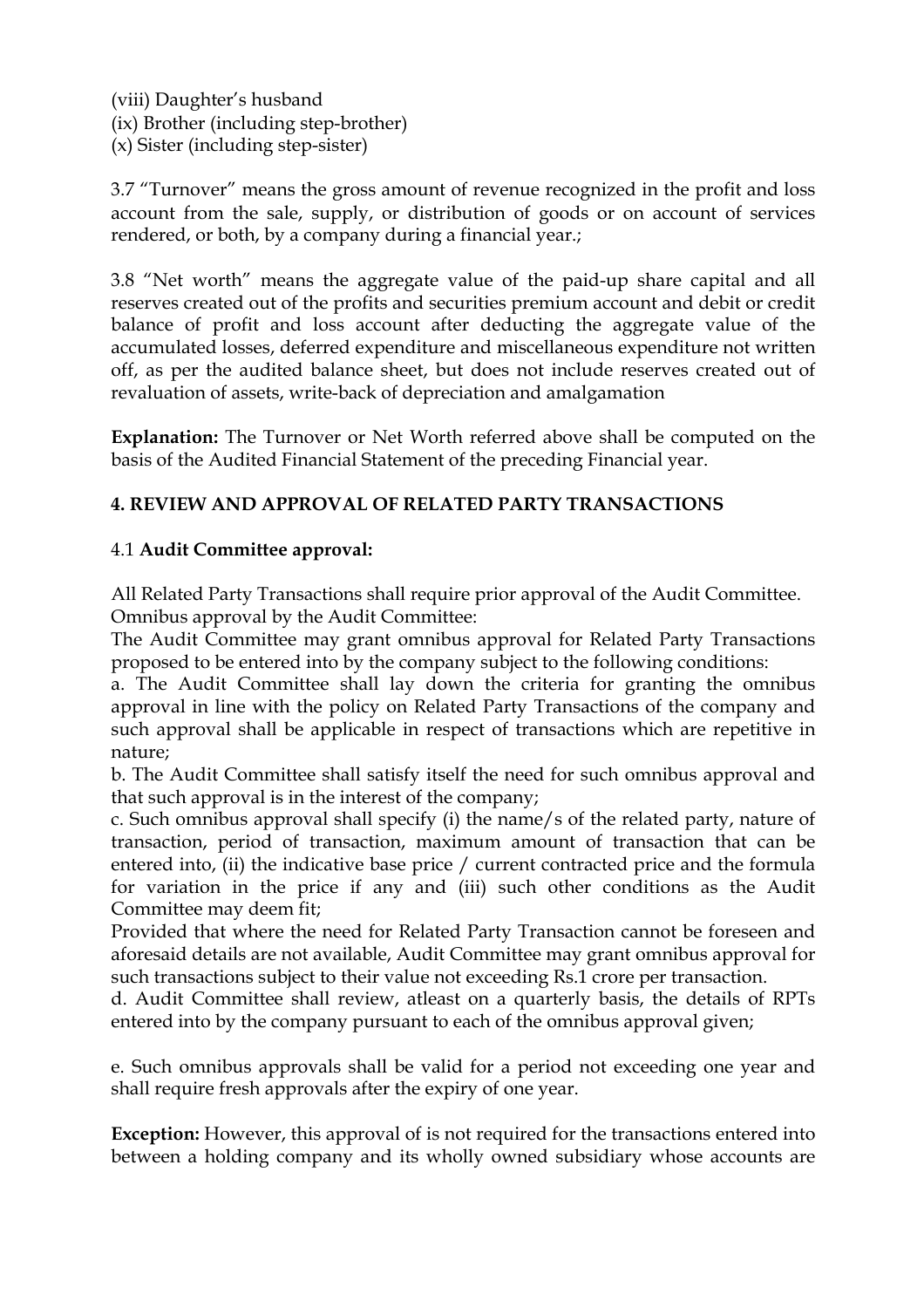consolidated with such holding company and placed before the shareholders at the general meeting for approval.

# 4.2 **Board's approval:**

Except with the consent of the Board of Directors given by a resolution at a meeting of the Board and subject to such conditions as may be prescribed, no company shall enter into any contract or arrangement with a related party with respect to—

a. sale, purchase or supply of any goods or materials;

b. selling or otherwise disposing of, or buying property of any kind;

c. leasing of property of any kind;

d. availing or rendering of any services;

e. appointment of any agent for purchase or sale of goods, materials, services or property;

f. such related party's appointment to any office or place of profit in the company, its subsidiary company or associate company; and

g. underwriting the subscription of any securities or derivatives thereof, of the company

**Exception:** However, any of the aforesaid transactions shall not require prior approval of the Board of Directors provided the transaction is in the ordinary course of business and on an arm's length basis.

Disclosures required for obtaining Board approval

The agenda of the Board meeting at which the resolution is proposed to be moved shall disclose-

I. the name of the related party and nature of relationship;

II. the nature, duration of the contract and particulars of the contract or arrangement;

III. the material terms of the contract or arrangement including the value, if any;

IV. any advance paid or received for the contract or arrangement, if any;

V. the manner of determining the pricing and other commercial terms, both included as part of contract and not considered as part of the contract;

VI. whether all factors relevant to the contract have been considered, if not, the details of factors not considered with the rationale for not considering those factors; and

VII. any other information relevant or important for the Board to take a decision on the proposed transaction.

## 4.3. **Shareholders' approval:**

Except with the prior approval of the company by a special resolution:

(i) a company shall not enter into a transaction or transactions, where the transaction or transactions to be entered into as contract or arrangement with respect to the following with criteria, as mentioned below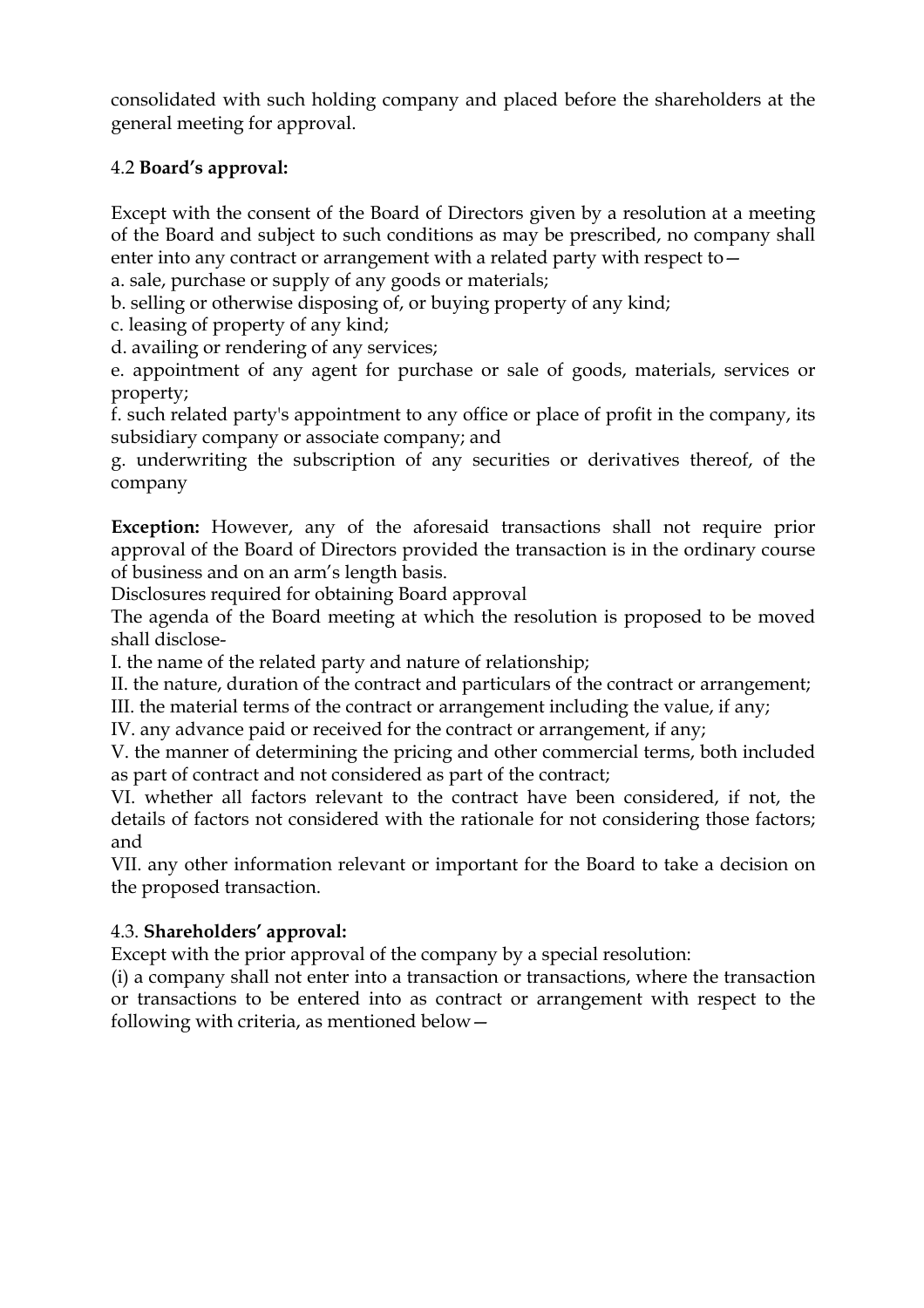(a) sale, purchase or supply of any goods or materials directly or through appointment of agent, amounting to 10% or more of the turnover of the company or Rs. 100 Crores whichever is lower as mentioned in sub clause (a) to (e) of 4.2

(b) selling or otherwise disposing of or buying property of any kind, directly or through appointment of agent amounting to 10% or more of net worth of the company or Rs. 100 crore whichever is lower as mentioned in sub clause (b) to (e) of 4.2;

(c) leasing of property of any kind amounting to 10% or more of the net worth of the company or 10% or more of turnover of the company or Rs. 100 crore whichever is lower as mentioned in sub clause (c) of 4.2;

(d) availing or rendering of any services directly or through appointment of agent, amounting to 10% or more of the turnover of the company or Rs. 50 crore, whichever is lower as mentioned in in sub clause (d) and (e) respectively of 4.2 ;

**Explanation:** It is hereby clarified that the limits specified in clause (a) to (d) shall apply for transaction or transactions to be entered either individually or taken together with the previous transactions during a financial year.

(e) appointment to any office or place of profit in the company, its subsidiary company or associate company at a monthly remuneration exceeding Rs. 250,000 as mentioned in sub-clause (f) of 4.2;

remuneration for underwriting the subscription of any securities or derivatives thereof of the company exceeding 1% of the net worth as mentioned in subclause (g) of 4.2

**Exception:** However, any of the aforesaid transactions shall not required prior approval of the shareholders provided the transaction is in the ordinary course of business and on an arm's length basis.

Disclosures required for obtaining shareholder's approval:

The explanatory statement to be annexed to the notice of a general meeting convened for the purpose of obtaining shareholders approval shall contain the following particulars namely:-

(a) name of the related party;

(b) name of the director or key managerial personnel who is related, if any;

(c) nature of relationship;

(d) nature, material terms, monetary value and particulars of the contract or arrangement;

(e) any other information relevant or important for the members to take a decision on the proposed resolution.

## **5. RESTRICTIONS ON VOTING:**

The members of the Company shall not vote on special resolution for approving contract or arrangement, if such member is a related party to it.